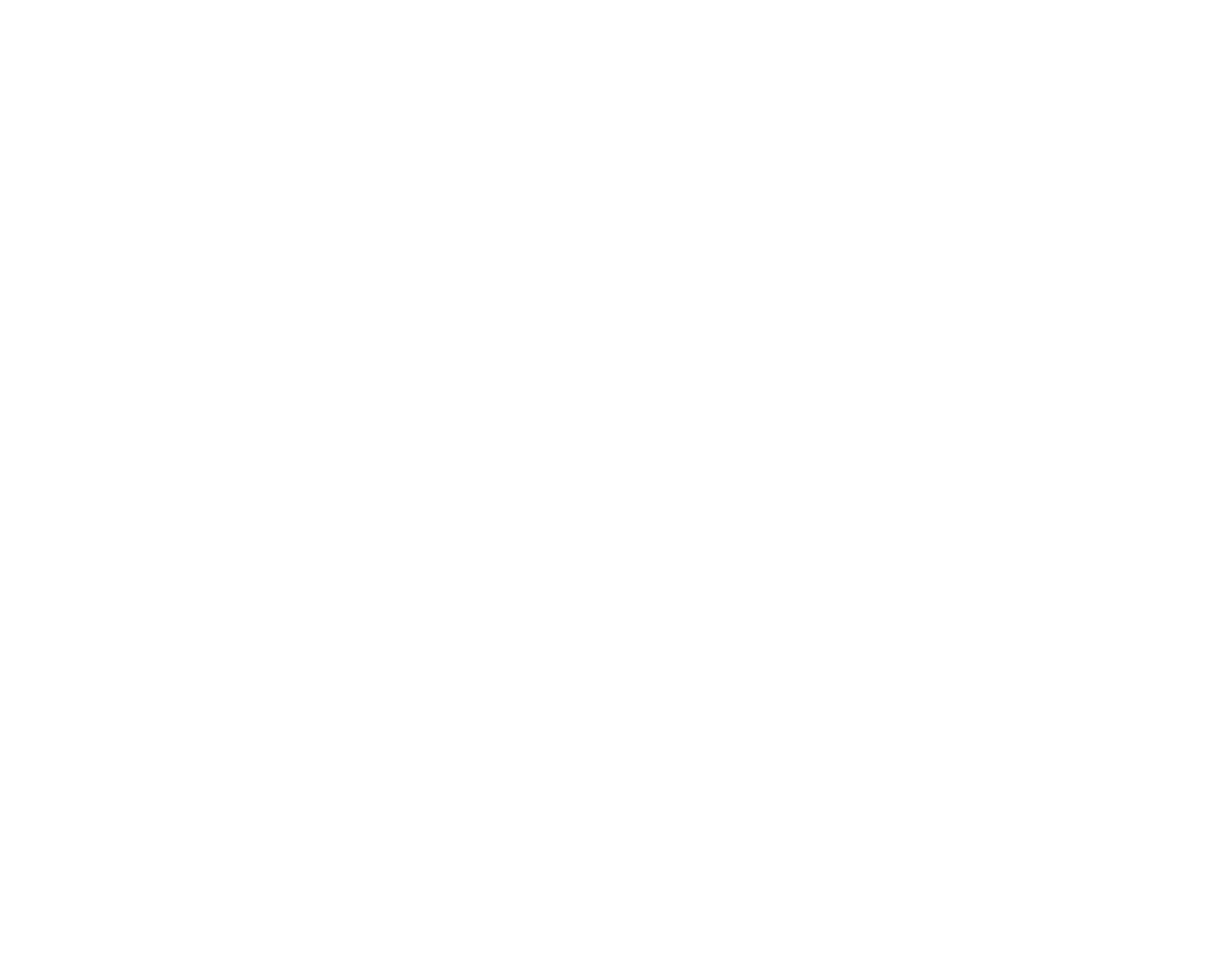

**Prepared for the Citizens of Forsyth County by the City-County Planning Board**

**Bryce A. Stuart Municipal Building 100 East First Street, Winston-Salem, NC 27101**

> **336.727.8000 www.cityofws.org/planning www.legacy2030.com**

**Adopted by: City-County Planning Board – August 9, 2012 City of Winston-Salem – November 5, 2012 County of Forsyth – November 26, 2012 Village of Tobaccoville – November 1, 2012 Town of Bethania – January 10, 2013 Town of Lewisville – January 10, 2013 Town of Rural Hall – January 15, 2013 Town of Kernersville – February 5, 2013 Village of Clemmons – February 11, 2013 Town of Walkertown – February 28, 2013**

**Publication Date: August 2013**

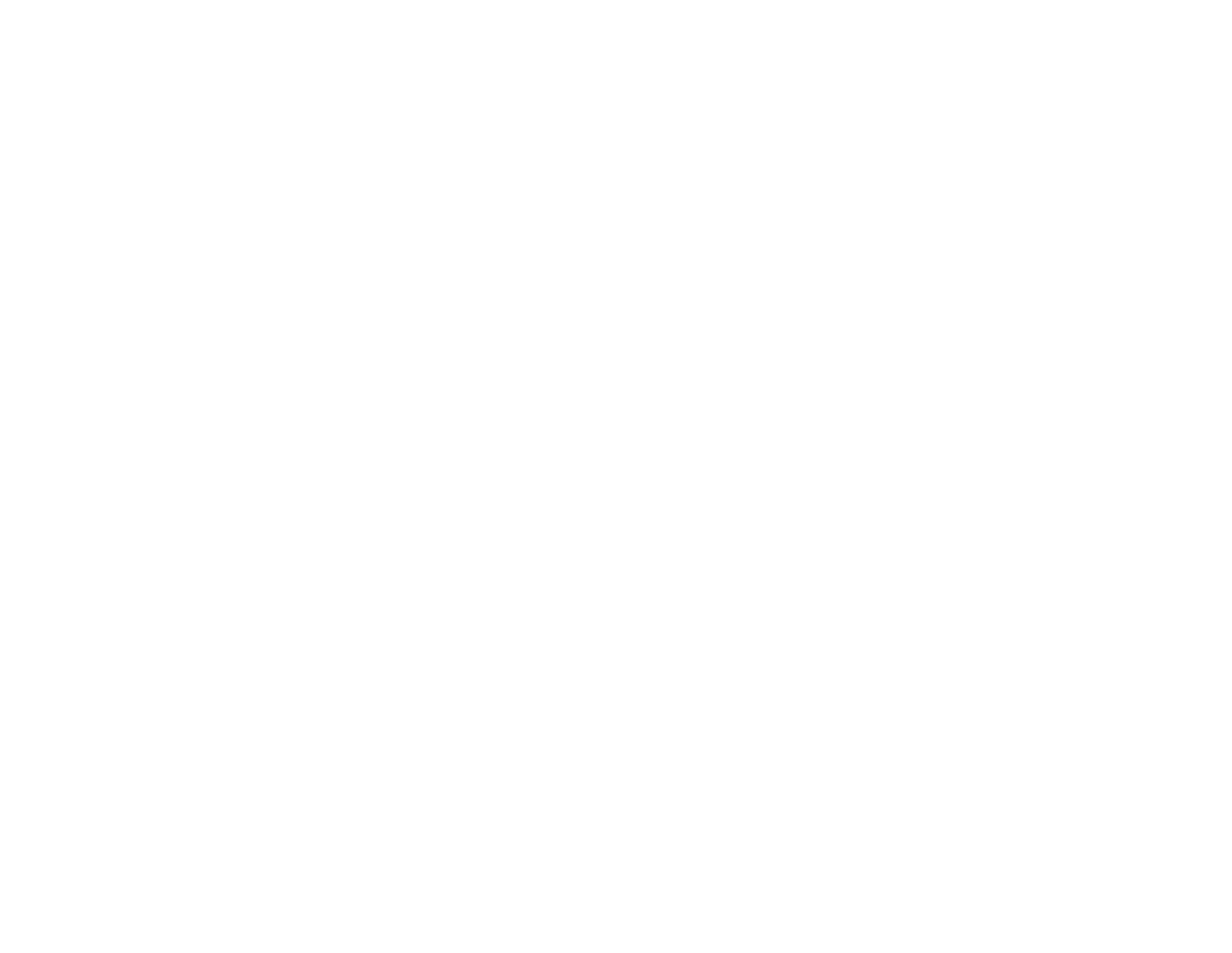#### **1. Legacy Vision and Goals** ........................5

| Regional Planning and Development 8 |  |
|-------------------------------------|--|
|                                     |  |
|                                     |  |
| Open Space, Parks, and Greenways 10 |  |
|                                     |  |
| Building Better Neighborhoods 11    |  |
| Community Character 12              |  |
|                                     |  |
|                                     |  |
|                                     |  |

| Regional Growth Trends 16              |  |
|----------------------------------------|--|
| Forsyth County Population Projections, |  |
| Density and the Demand for Land 17     |  |
| <b>Future Employment Opportunities</b> |  |
|                                        |  |
|                                        |  |
|                                        |  |
|                                        |  |
| 3. Growth Management Plan 25           |  |
|                                        |  |

| The Development Continuum 28                |
|---------------------------------------------|
|                                             |
| Compact Growth in Appropriate Areas  32     |
| <b>Limited Public Investment</b>            |
|                                             |
|                                             |
|                                             |
|                                             |
|                                             |
|                                             |
| How Have the 2001 Legacy Plan               |
|                                             |
| Design and Compatibility 48                 |
| Mixed-Use Development 51                    |
| Increase Infill Development/                |
|                                             |
|                                             |
|                                             |
| Land Use Map Maintenance 58                 |
|                                             |
|                                             |
|                                             |
|                                             |
|                                             |
| How Have the 2001 Legacy Plan               |
|                                             |
| Land Use and Transportation                 |
|                                             |
| <b>Integrated Multimodal Transportation</b> |
|                                             |
|                                             |

| <b>Bicycle and Pedestrian</b>      |  |
|------------------------------------|--|
|                                    |  |
| Public Transportation 74           |  |
|                                    |  |
|                                    |  |
|                                    |  |
|                                    |  |
|                                    |  |
|                                    |  |
| Transportation Planning Process 82 |  |
| Protection of the Environment 83   |  |
| Healthy, Active Transportation 84  |  |
|                                    |  |
|                                    |  |
|                                    |  |
|                                    |  |
|                                    |  |
| How Have the 2001 Legacy Plan      |  |
|                                    |  |
| <b>Economic Vitality and</b>       |  |
|                                    |  |
|                                    |  |

Business Sites ...........................................93

Business Sites ...........................................95 Conclusion ...............................................96

Revitalization of Older

## **TABLE OF CONTENTS**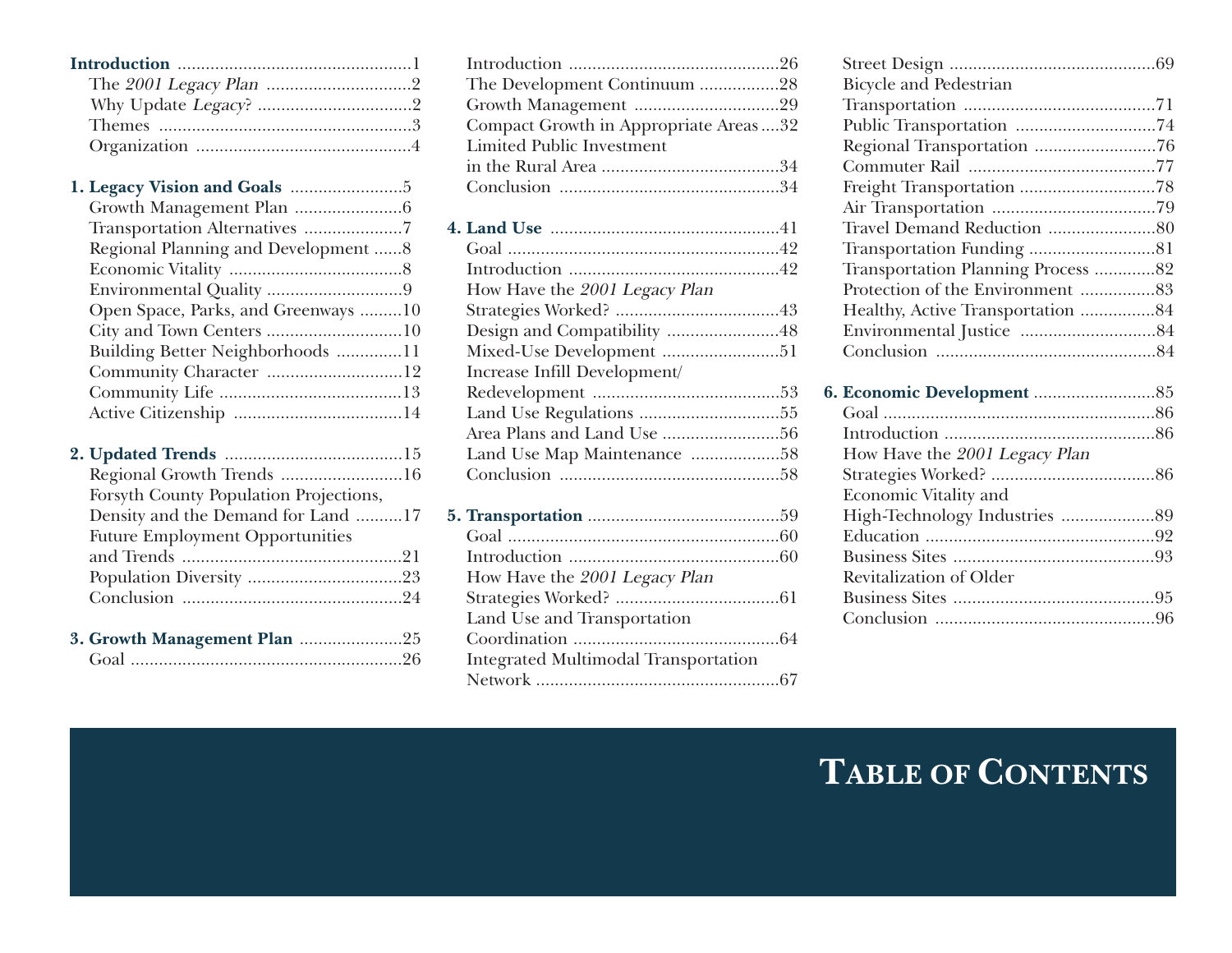#### **7. Environmental Quality and**

| How Have the 2001 Legacy Plan           |
|-----------------------------------------|
|                                         |
| Land Preservation, Open Space,          |
|                                         |
| Water Quality and Conservation 103      |
| <b>Environmentally Sensitive and</b>    |
| Sustainable Development 106             |
|                                         |
| Energy Conservation, Efficiency and     |
|                                         |
| Light and Noise Pollution 110           |
| Waste Management 111                    |
| Environmental Regulations 112           |
| <b>Environmental and Sustainability</b> |
|                                         |
|                                         |

#### **8. Healthy, Complete, and**

| <b>Equitable Communities 115</b>         |  |
|------------------------------------------|--|
|                                          |  |
|                                          |  |
| How Have the 2001 Legacy Plan            |  |
| Strategies Worked? 117                   |  |
| Promote and Protect                      |  |
|                                          |  |
| Design for Active and Healthy Living 120 |  |
|                                          |  |
| Age-Friendly Communities 123             |  |
|                                          |  |
| Parks, Recreational Facilities,          |  |
|                                          |  |
|                                          |  |
|                                          |  |
|                                          |  |
|                                          |  |
|                                          |  |

| 9. Community Character 137            |  |
|---------------------------------------|--|
|                                       |  |
|                                       |  |
| How Have the 2001 Legacy Plan         |  |
| Strategies Worked? 138                |  |
| Design and Development 140            |  |
|                                       |  |
| Community Pride and Appearance  144   |  |
| Support Historic Preservation 145     |  |
| Government Coordination and           |  |
|                                       |  |
| <b>Community Awareness</b>            |  |
| of Historic Preservation 150          |  |
|                                       |  |
|                                       |  |
| 10. Downtown and the Center City  153 |  |
|                                       |  |
|                                       |  |
| How Have the 2001 Legacy Plan         |  |
| Strategies Worked? 156                |  |
| <b>Existing Planning in Downtown</b>  |  |
| and the Center City 157               |  |
| Design and Development 158            |  |
|                                       |  |
| Retail and Office Development 161     |  |
| Streetscape Character 163             |  |
|                                       |  |
|                                       |  |
|                                       |  |

**11. Neighborhoods and Towns** .................169 Goal ......................................................170 Introduction .........................................170 How Have the 2001 Legacy Plan Strategies Worked? ...............................171 Urban Neighborhoods – Complete Neighborhoods ...................173 Urban Neighborhoods – Preservation, Revitalization, and Adaptive Reuse .....174 Urban Neighborhoods – Infill ............176

| Urban Neighborhoods-                  |
|---------------------------------------|
| Commercial Areas 178                  |
| Suburban Neighborhoods - Livable      |
| and Sustainable Neighborhoods 180     |
| Suburban Neighborhoods-               |
| Aging Shopping Centers 181            |
|                                       |
|                                       |
| Forsyth County Towns 187              |
|                                       |
|                                       |
|                                       |
|                                       |
| How Have the 2001 Legacy Plan         |
| Strategies Worked? 196                |
| Farmland/Agricultural Enterprises 197 |
| Open Space/Scenic Vistas 200          |
| Development Recommendations 201       |
| Recreational Opportunities 202        |
| Historic Rural Area Resources 203     |
|                                       |
|                                       |
|                                       |
|                                       |
| Accomplishments since 2001 206        |
| Plan Content and Focus 207            |
|                                       |
|                                       |
| Internal Plan Process 209             |
| Area Plan Strategies and Policies     |
| from other Legacy 2030 Chapters 211   |
| 14. Key Public Investments 213        |
|                                       |
|                                       |
| How Have the 2001 Legacy Plan         |
| Strategies Worked? 215                |